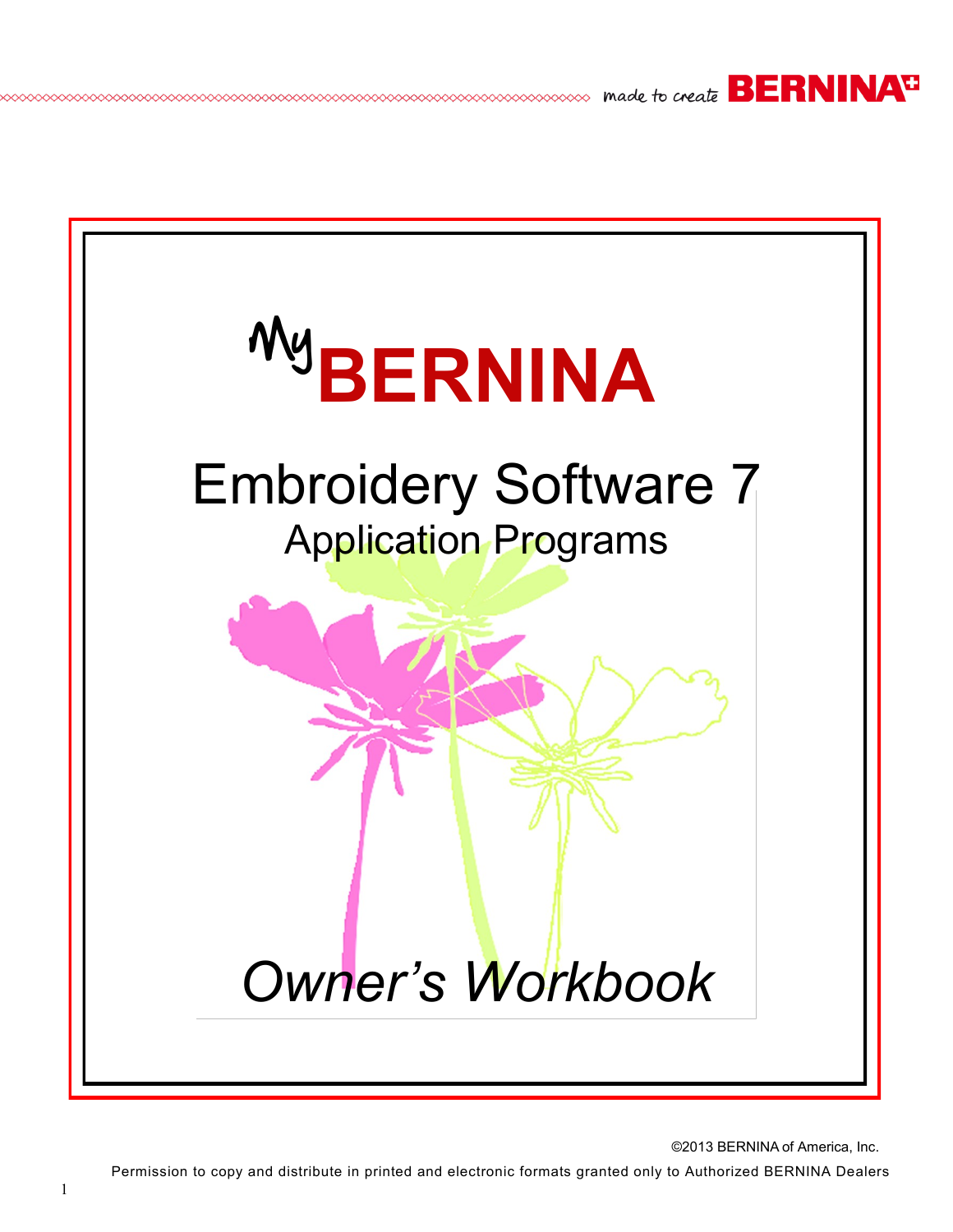

## **Table of Contents**

#### **Exercises**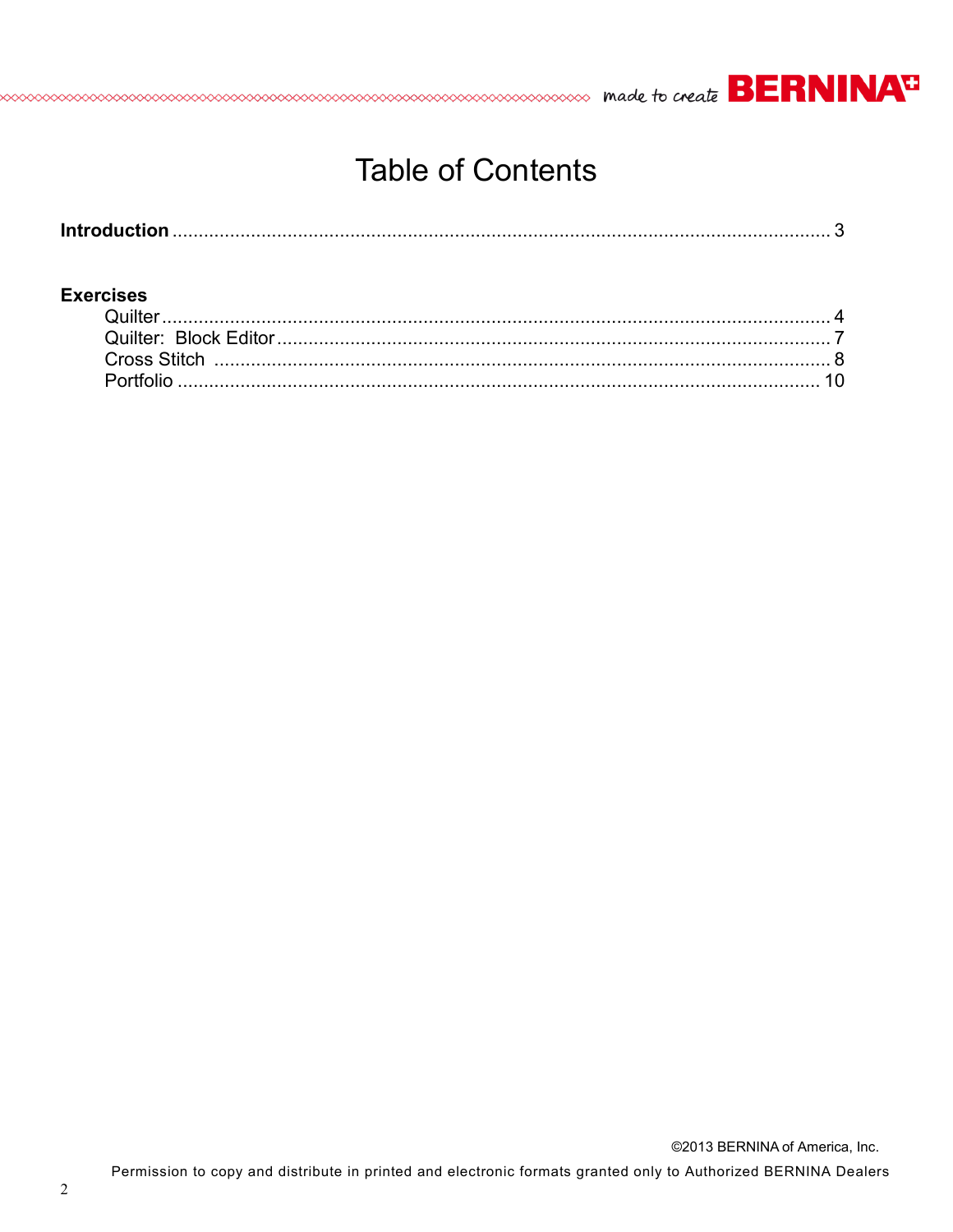## **Introduction**

**SOCOCOCOCO made to create BERNINAT** 

There are three applications within BERNINA Embroidery Software 7.

#### **Quilter**

The Quilter program is a part of the EditorPlus and the DesignerPlus software. In the Quilter program, you can design your own quilts, selecting among many types of quilt blocks built into the software. You can change the type of quilt layout, selecting the size of the blocks, sashing types and sizes, and type and sizes of borders. You can preview built-in fabrics and colors or you can scan your own fabrics and save them in the Quilter program. Add embroidery to the blocks if you wish to give you a preview of how the embroidery will look on your quilt. You may print blocks, appliqué patterns, yardage, and rotary cutting instructions from the Quilter program. In DesignerPlus 7, you can design your own quilt blocks to use in the software.

#### **Cross Stitch**

The Cross Stitch program is an application in EditorPlus 7 and DesignerPlus 7 that can create ten different types of cross stitches. You can automatically convert pictures to cross stitches, you can fill areas with cross stitches, or you can add stitches one by one. It is easy to change colors in a design with the Magic Wand tool. You can create a design and then create a stamp from that design. You can also add cross stitch lettering in the Cross Stitch program.

#### **Portfolio**

Portfolio, a part of EditorPlus and DesignerPlus software, offers a way to catalog and display the designs you have saved on your computer, on a USB stick, on a CD/DVD, or other storage devices. You can quickly organize, rename, sort, delete, zip designs, or convert designs to a different formats. You can also send designs to the machine for stitching from Portfolio.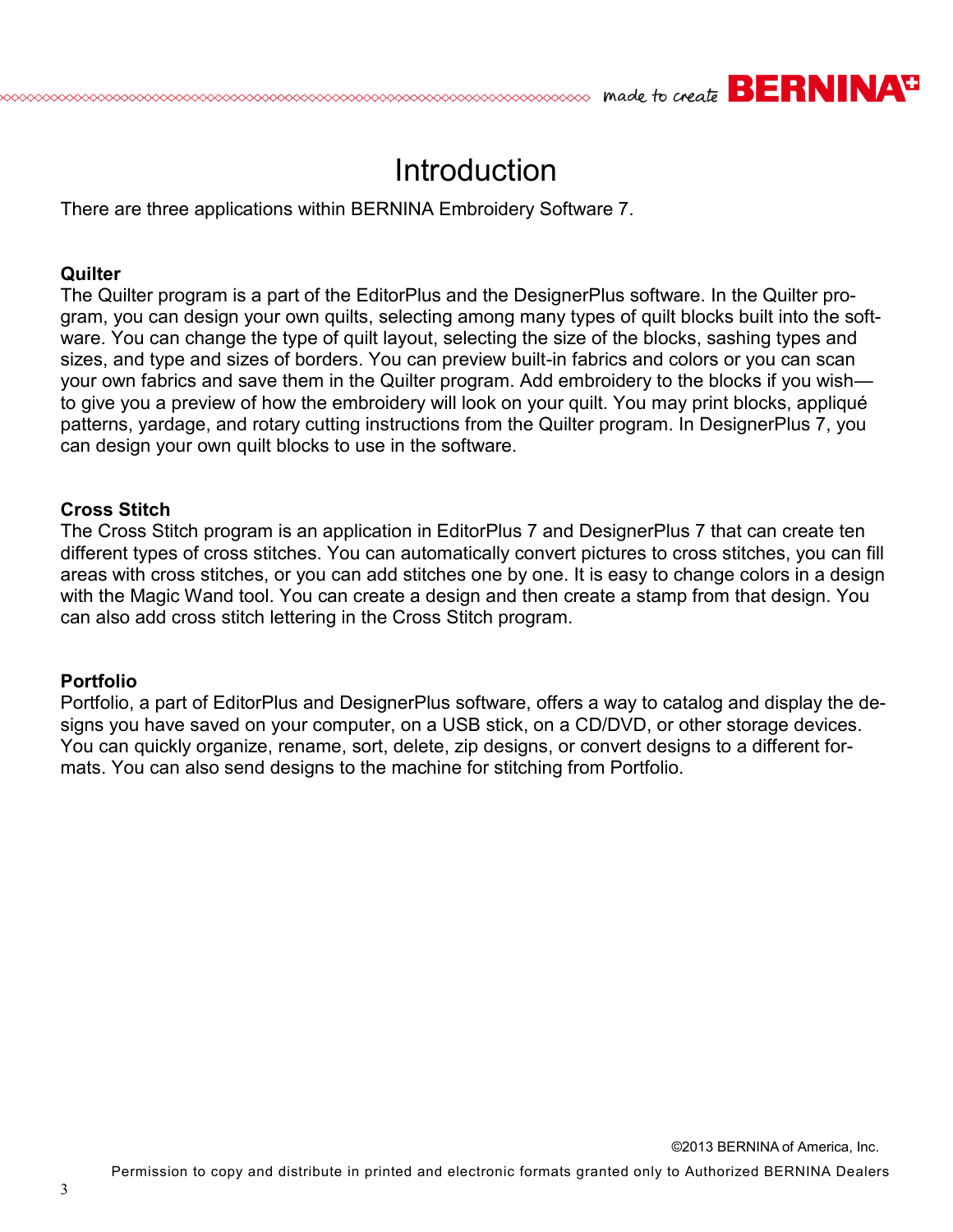*BERNINA Embroidery Software must be open to access* 

*You may design Rectangular, Diamond, or On Point quilt lay-*

*When the block size is entered in the Quilt Layout, the finished size of the quilt is updated* 

*Input the finished block size, not the cut block size since 1/4" seams are included.*

*The Library provides over 300 quilt blocks, a wide color palette and fabrics from which to* 

*Click on the minus sign to collapse the blocks back into fold-*

*design the project.* 

*ers.*

*the Quilter Program*

*Notes:*

*outs.*

*automatically.* 

## **Quilter**

*Integrated within the EditorPlus and DesignerPlus levels of BERN-INA Embroidery Software is the BERNINA Quilter Program. Use BERNINA Quilter to design, preview, calculate yardage and scale embroidery designs directly on your projects.*



### **Opening the Quilter Program**

- Open a *New design.*
- Click on the drop down arrow next to the *Application Launcher.*
- *Select Quilter.*
- Click on Quilt *Layout* to open the quilt layout dialog box.
- Input the quilt design information:
	- *Format:* Rectangular
	- *Blocks*: 3 blocks across and 3 blocks down
	- *Size of blocks*: Height: 6"; Width: 6"
	- *Sash Style: Vertical on Top*
	- *Check the Sash Border box*
	- *Change the* Width to 2"
	- *Borders*: Click *Add*, Style-*Mitered* , Width-3"
	- Click *OK.*
	- Click *Show All.*

#### **Setting Blocks, Colors and Fabrics**

#### **The Blocks**

- To view the library, click on the *Library* icon if necessary.
- Make sure *Blocks* is selected in the library.
- Click on the + sign to open the *Main Blocks* list.
- Click on the + beside a folder name to view the block patterns in that folder.
- Open the *Nine Patch Stars* folder. Select the *Ohio Star* (second row; third block over).



- The *Paintbrush* from the Edit toolbar should be selected. Click on the upper left square of the quilt to assign the block style to the quilt layout.
- You can individually assign the blocks or hold down the *Ctrl* key and click on a blank quilt square to assign the pattern to all geometrically equivalent blocks.
- Add the *Ohio Star* to the remaining 6" blocks by holding the *Ctrl*  key.

#### **The Colors and Fabrics**

- Click on the *Fabric* button in the *Library* to access the fabric files.
- Click on the + beside Benartex 2013 to preview the fabric swatches.
- Click on *Brooklyn Heights* to see the fabric collection.
- Click on a fabric swatch.

©2013 BERNINA of America, Inc.

*For a larger preview of the fabric tile, hold down the Alt key and click on a swatch.*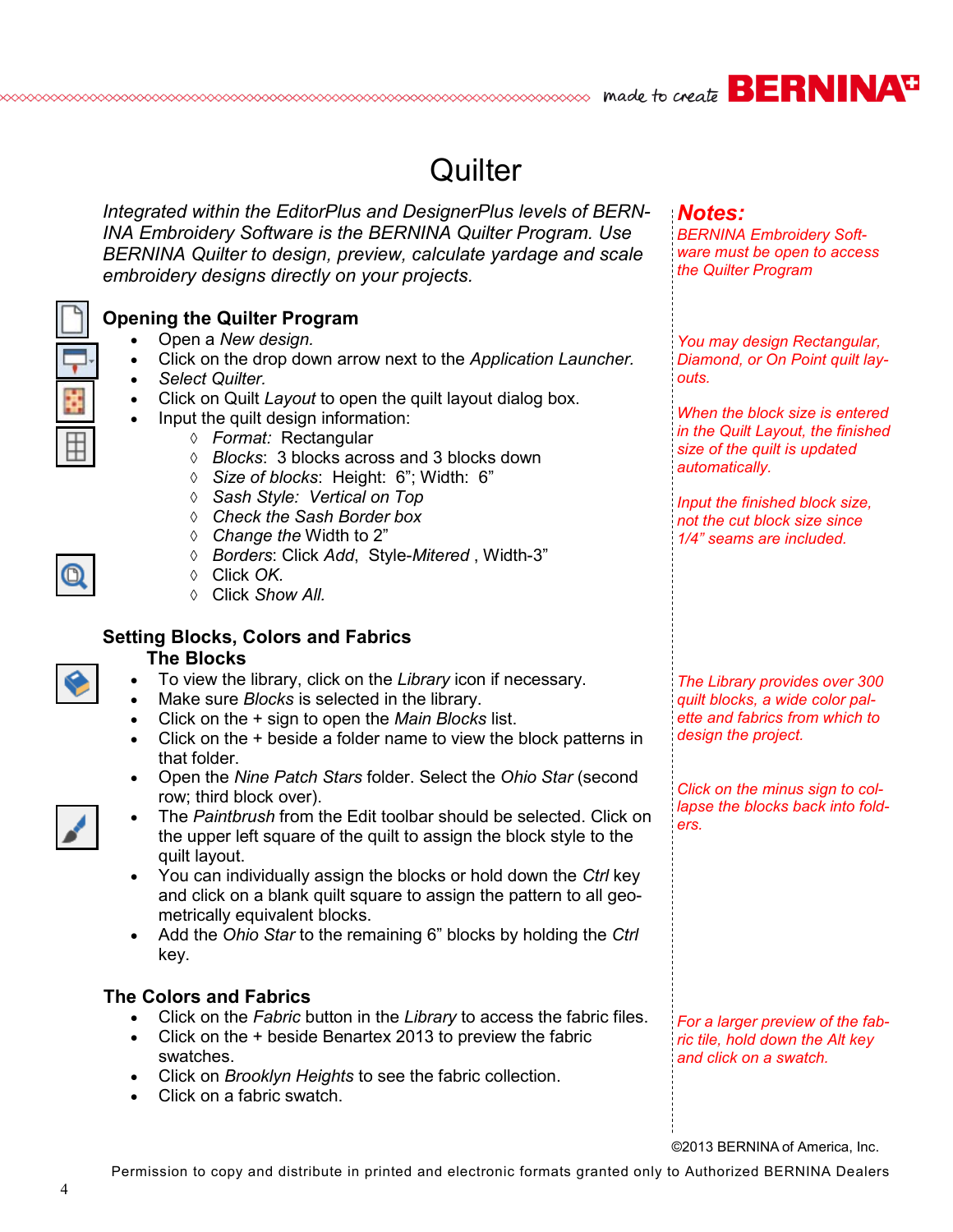- Click *To palette.* The fabric swatch is visible at the top of the design screen.
- Select 5-6 fabrics to send to the *Palette* in this same way.
- Click on the *Color* button to select from solid color values.
- Click on *Light, Medium or Dark* to select from the desired shade.
- Place 3-4 solids on the palette, by clicking *To Palette.*

### **Coloring the Quilt**

- The *Paintbrush* should still be selected from the Edit toolbar.
- Select a fabric/color from the *Palette* for the block centers (1).
- Click in the center of a block while holding the *Ctrl* key to fill all centers with the selected fabric/color.
- Select a fabric or color for the triangles (a). Hold the *Ctrl* key while clicking in one of the (a) triangles. Repeat for each (a) segment.
- Select a fabric/color for the remaining triangles (b).
- Click while holding the *Ctrl* key to add that fabric/color in the same way as for the a blocks. Repeat for each (b) segment.
- You can click and drag a replacement fabric/color from the *Palette* to the *Colors Used* menu at the bottom of the screen.
- Drop the replacement color on the color chip you wish to replace to recolor all triangles in one step.
- Reselect the *Paintbrush icon.*
- Add a color/fabric to the all the off white squares and triangles (c in diagram), using the *Ctrl* key.
- Color sashing strips and borders using the fabric/color of your choice.
- To remove a color from the *Palette*, select the *Select Object* tool, click on the chip and drag it to the trash can.

### **Adding Embroidery**

- Click on the *Embroidery Window* to link to the software screen or select *File> Insert Embroidery*.
- In the *Embroidery Canvas*, click on *Insert Embroidery.*
- Na*vigate to C> My Design> Holice Turnbow Quilt Stencil Designs*.
- Select HT105; Click *Open*.
- While the design is selected, select a color from the *Color Palette*  that will contrast with the fabrics used on the quilt block for visibility.
- Click on the *Quilter* screen to link back to the *Quilter Program* or select *File> Save and Return*.

### **Aligning the Embroidery with the Block**

- Position embroidery over a block. Use the corner sizing handles to adjust the size to fit the block.
- For perfect centering on the block, select the block and hold down the *Ctrl* key.

*If you wish to send the resized design back to the embroidery software, select one of the designs and click on the Embroidery Window. Select File>* 

©2013 BERNINA of America, Inc.

Permission to copy and distribute in printed and electronic formats granted only to Authorized BERNINA Dealers

*Notes:*







#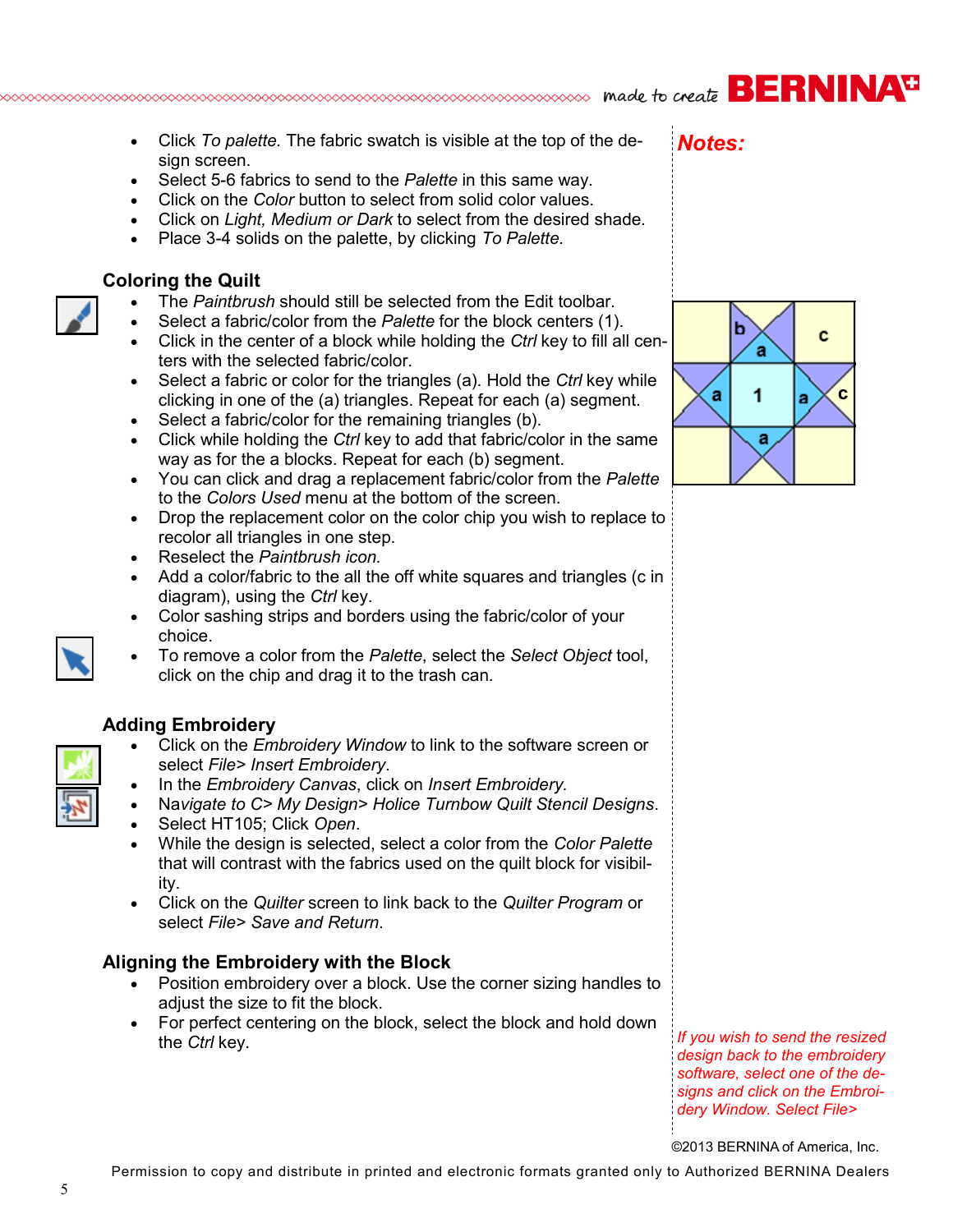# occocococococo made to create **BERNINAT**



- Select *Align Centers.*
- Copy and paste the embroidery design into the remaining blocks by selecting the design, clicking on *Copy*, selecting the next block, and selecting *Paste.*
- Repeat for all blocks.

#### **Printing:**

- Select *File> Print Preview*.
- You may print Blocks, Block Construction, Appliqué patterns, the Whole Quilt, Yardage, or Rotary Cutting Instructions.
- Click on *Yardage* and click *OK.*
- Print this sheet and bring it to the store to make it easy to buy the correct yardage.
- Select *Close.*
- Select *File> Save As* and name the file *Quilter.*

#### **Importing Fabrics:**

- Select *File> Manage Fabrics*.
- You can import fabrics by creating a file folder in the *Quilter Program.*
- Right click on the left side of the *Library Manager.*
- Select *New Library*.
- A dialog box opens and asks you to name the library.
- Type in the name, *Custom* and click *OK.*
- Import fabrics by clicking on *Import* at the bottom of the dialog box.
- Select *All Files* from *Files of Type* drop down list.
- Browse to the location of the scanned fabrics.
- Select the file to import, click *Import.*
- You can add folders to the new category by clicking on the new folder icon and naming the folder.
- Close the *Fabric Manager*.

## *Notes:*

*Quilter files are saved with the .arq extension and may only be opened from within the Quilter Program.*

*The quilter program has its own Reference Manual found under the Help menu. It is suggested that a copy be printed out for the more advanced options in the quilter program.* 

*A \$ sign always appears in front of any created folders indicating it is a custom folder.*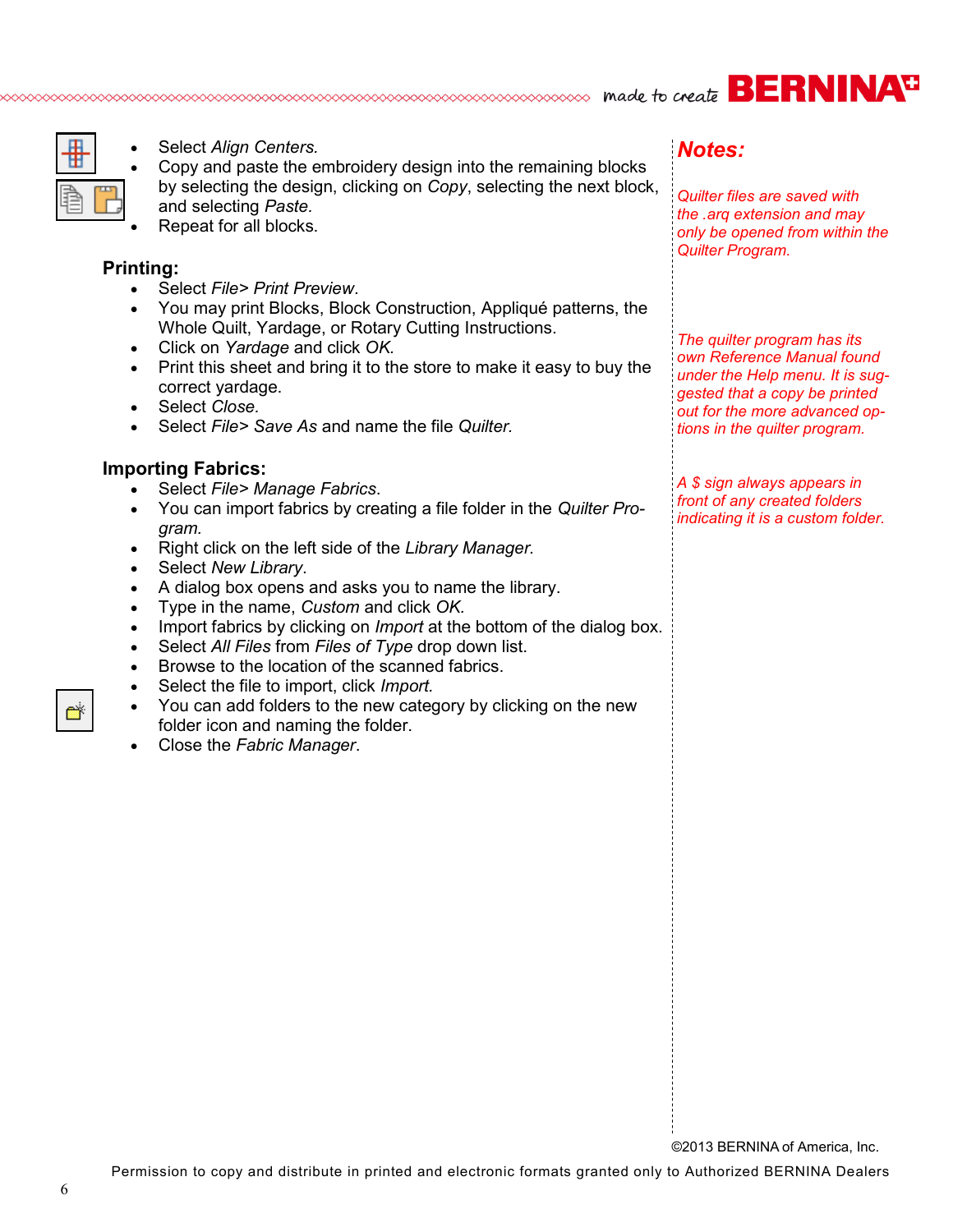## Quilter: Block Editor

#### **Designing the Quilt Block**

- Select *File> Manage Blocks*.
- Right click on the left side of the *Library Manager* dialog box and select *New Library*.
- In the dialog box that opens, type in *Custom Blocks*.
- Click *OK.*
- Select the newly created library in the dialog box and right click in the white space on the right side.
- Select *New Block*.
- While the *Untitled* block is highlighted, name the block, *Geometric Play.* Click away from the block in the white space.
- Double click on the block to open the *Block Editor*.

#### **Editing the Block**

- Select *Edit> Block Size*.
- Change the value to 14 and click *OK*.
- Select *View* and make sure *Snap to Grid* has a check mark in front of it. If it doesn't, add a check mark by selecting *Snap to Grid.*
- Select the *Line* icon.
- Begin in the lower left-hand corner and draw a line from the lower left diagonally to the upper right.
- Click to set the line.
- Select *View*. Make sure *Snap to Grid* is deactivated and *Smart Snap* is activated.
- Draw a line from the upper left-hand corner of the block to intersect with the diagonal line, six squares down (see diagram at right).
- Draw a line from the lower right-hand corner to the diagonal line, five and a half squares up.
- Select the *Color* icon and choose a color chip from those in *Block Editor.*
- Click on each section of the block to add color.
- Repeat to fill all blocks with a different color.
- Click on *File> Save*; then *File> Exit*.
- Close the *Block Library Manager* by clicking on the X.

#### **Using the Block**

- Click on *Blocks* in the *Library.*
- Scroll to find the *Custom Block* category.
- $\bullet$  Click on the  $+$  sign.
- Select your created block to use on quilts.
- Close the *Quilter* program.

### *Notes:*

*BERNINA Embroidery Software must be open to access the Quilter Program.*

*The Library provides over 300 quilt blocks, a wide color palette and fabrics from which to design the project.* 





*Snap to Grid will force the line to snap to an intersection while Smart Snap will snap to a line not necessarily on a gridline.*

*If the color bleeds into an adjacent area, you must reshape the line to close* 

*the area. Smart Snap and/or Snap to Grid will help keep this from happening.* 



©2013 BERNINA of America, Inc.

Permission to copy and distribute in printed and electronic formats granted only to Authorized BERNINA Dealers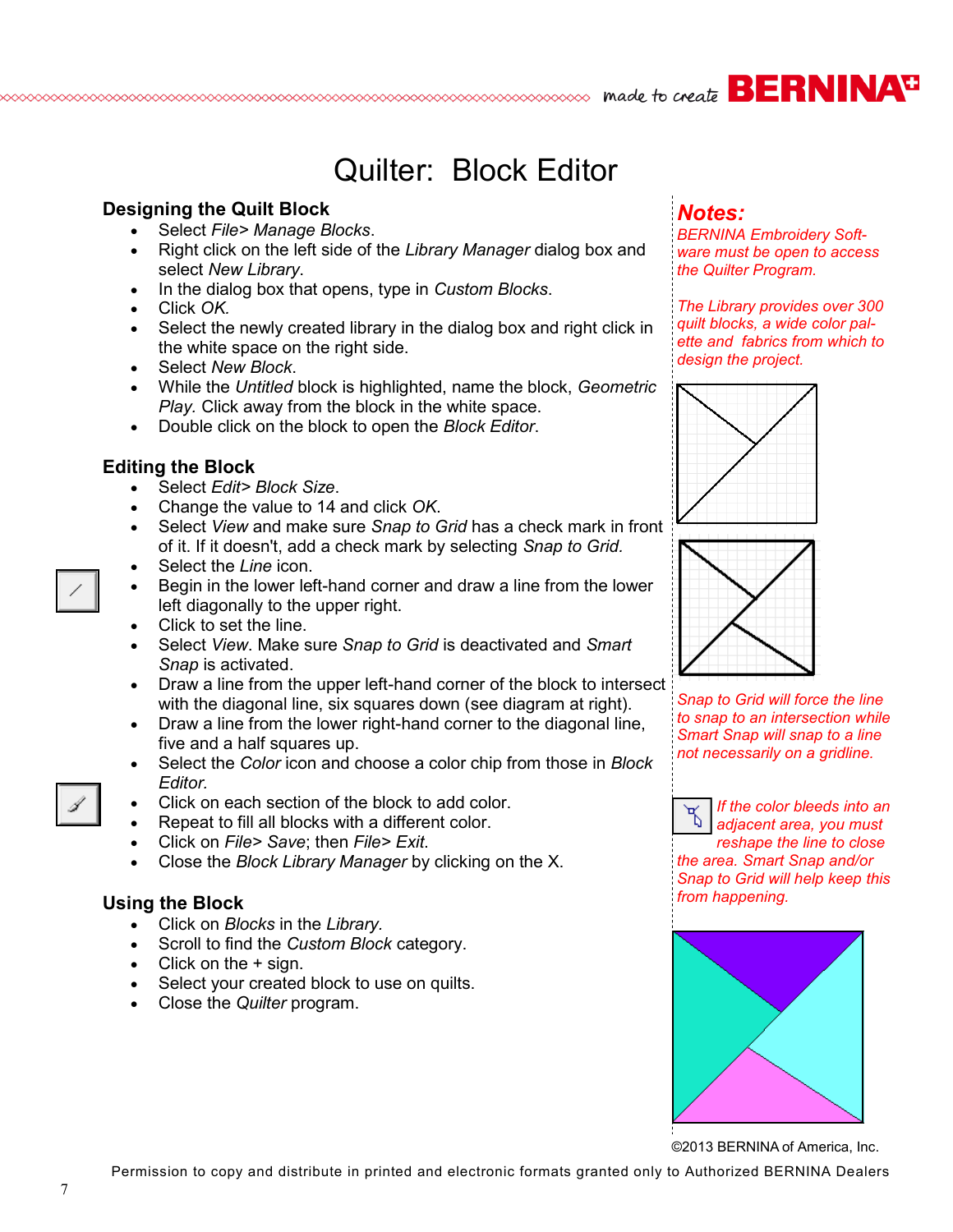# Cross Stitch

*Integrated into the EditorPlus and DesignerPlus levels of BERNINA Embroidery Software is the Cross Stitch program. Both automatic and manual digitizing capabilities are included.*

#### **Opening the Cross Stitch Program**

- Select *File> New.*
- Click on the drop down arrow next to the *Application Launcher.*
- Select the *Cross Stitch* from the drop down choices.
- Select *Settings> Fabric Count.*
- Input 18 stitches per inch as the *Fabric Count*.
- Click *Update*; then *OK.*

#### **Loading a Picture**

- Click on the *Picture tab*; select *Load Picture*.
- Navigate *to C> My Designs> Artwork Folder*, select *A\_East\_006.jpg*. Click on *Open.*
- While the artwork is selected, right click to open the *Bitmap Proper-BERNINA Embroidery Softties* box. Change the height and width to 80%.
- Press *OK*.

#### **Auto-Stitch Basics**

- Select the *Design tab*.
- Select the *Auto-Stitch* tool; click on the artwork to open the *Auto Stitch Image* dialog box.
	- Under *Map Image*, select *Specific Thread Chart*.
	- $\Diamond$  From the drop down menu, select Isacord 40wt numerical.
	- Under *Maximum Number of Colors*, place a check mark by *Omit Background.*
	- Click *OK.* Stitches are automatically generated.
- Click on the *Grid* icon to hide the grid.
- Click on the *Picture* icon to hide the picture.
- Select *Show All* to view the design more closely.

#### **Area Fill**

- Select the *Area Fill* tool; right click on the *Color Bar, C1.*
- Select a new color for the wing.
- Click on the wing to fill the area with the newly selected color.
- Repeat for the other wing.

#### **Manually Setting Stitches**

- Select the *Eraser* tool and click on a black cross stitch under the butterfly to erase the stitch.
- Click on the *Select Object* tool; draw a bounding box around the remaining row of stitches under the butterfly.
- Press the *Delete key* on the keyboard.
- Right click on the *Stitch Bar*; Full Cross is the default stitch.





*ware must be open to access the Cross Stitch program.* 

*The Cross Stitch program has its own Reference Manual and can be accessed through the Help Menu.*

*You can change the number of crosses in the Bitmap Properties box to correspond to the number of crosses in a cross stitch graph. Count the crosses across and down and enter those in the Dimensions of Width and Height in Bitmap Properties.* 

*Left click on the Stitch type bar to open the Select Stitch dialog box. Notice there are 10 stitch types.*



*If you right click on the Stitch type or Color bar, the dialog will remain open to do multiple selections.* 

©2013 BERNINA of America, Inc.



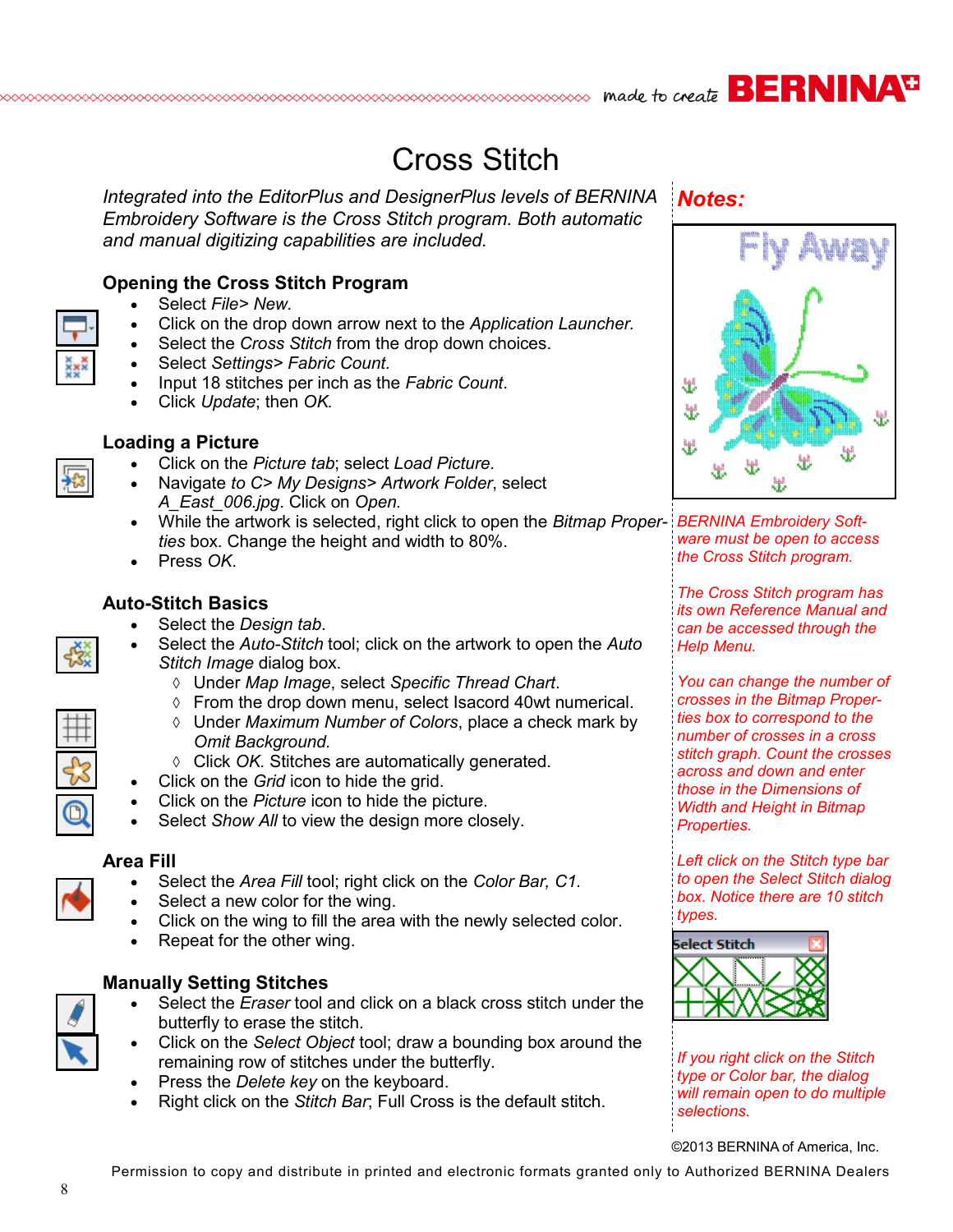# cocococococococococococococococococo made to create **BERNINA<sup>T</sup>**



- *Magic wand* will recolor and change the stitch type.
	- $\Diamond$  First, select the color and the stitch type.
	- Click on *Magic Wand*. Click on the area you wish to recolor.
	- $\Diamond$  Some stitch types will open a dialog box. Make your selection; then confirm with *OK*.
- Recolor the spots on the butterfly as desired.

#### **Rubber Stamp**

- Click on *Grid* to bring back the grid.
- Zoom in on an empty area of the workspace by selecting the *Zoom Box* and clicking and dragging a bounding box.
- Select the *Pencil.*
- Select *Full Cross* from the *Select Stitch box*.
- Select a color from the *Select Thread* box.
- Create a small flower shape as shown at the right by clicking within a grid square. Select a new color for the leaves.
	- $\Diamond$  A left click will add a stitch, a right click will delete a stitch.
	- Click on the *Zoom Out 2x* icon until you can see the entire design.
- Select the flower by clicking on the *Select Object* tool and drawing a bounding box around the flower.
- Select the *Rubber Stamp*.
- Click on the workspace to stamp floral elements around the butterfly. To de-activate the stamp, press *Esc.*

#### **Lettering**

- Select the *1/2 Cross* from the fill *Stitch Types*.
- From the *Color Palette*, select a thread color.
- Right click on the *Lettering/Values* tool. See notes at right.
	- Font-Arial
	- Style-Regular
	- Size-72
	- Press *OK.*
- Click above the butterfly to begin the text.
- Type *Fly Away;* press *Enter*.
- A dialog box will allow you to change the orientation of the stitch. Make your selection; then press *OK*.
- Use the *Pencil* tool and the *Eraser* tool to fine tune the individual letters or stitches if needed.

#### **Saving Your Work**

- Select the *Picture tab*. Click on *Select Object*.
- Select the graphic and select *Edit> Delete.*
- Return to the *Design tab.*
- Select *File> Save As*. Name the file, *Cross Stitch* and navigate to the location in which the file will be saved.
- Click *Save*. The Cross Stitch format is .ARX. Close the file.

#### **Stitching the Design**

 Open the design in the *BERNINA Embroidery Software* program to send the design to a machine or USB stick.

## *Notes:*

*Zoom in on the workspace for better visibility while creating the flower.*

*Toggle the grid on or off to use as an aid for positioning the crosses.*



*You can also click & drag to set a continuous line of crosses.* 

*Closed and open object tools are available to create free form elements. The circle and rectangle tools make it simple to create perfect geometric shapes.*

*Cross Stitch Lettering will be clearer if you change your settings to deactivate Clear Type Fonts. To do this, select Start, Control Panel, and then Display. Select Adjust Clear Type Fonts and turn off Clear Type; then work through the steps; then type the Cross Stitch Lettering.*

*When you are done typing, reactivate Clear Type Font.* 

*BERNINA Embroidery Software also has a cross stitch font.*

*Cross stitch cannot be rescaled in the embroidery program. The image must be resized prior to generating the cross stitch design.*

*The cross stitch design must be opened in the embroidery software program to send the design to the machine. Select Files of Type> .ARX.* 

©2013 BERNINA of America, Inc.

Permission to copy and distribute in printed and electronic formats granted only to Authorized BERNINA Dealers

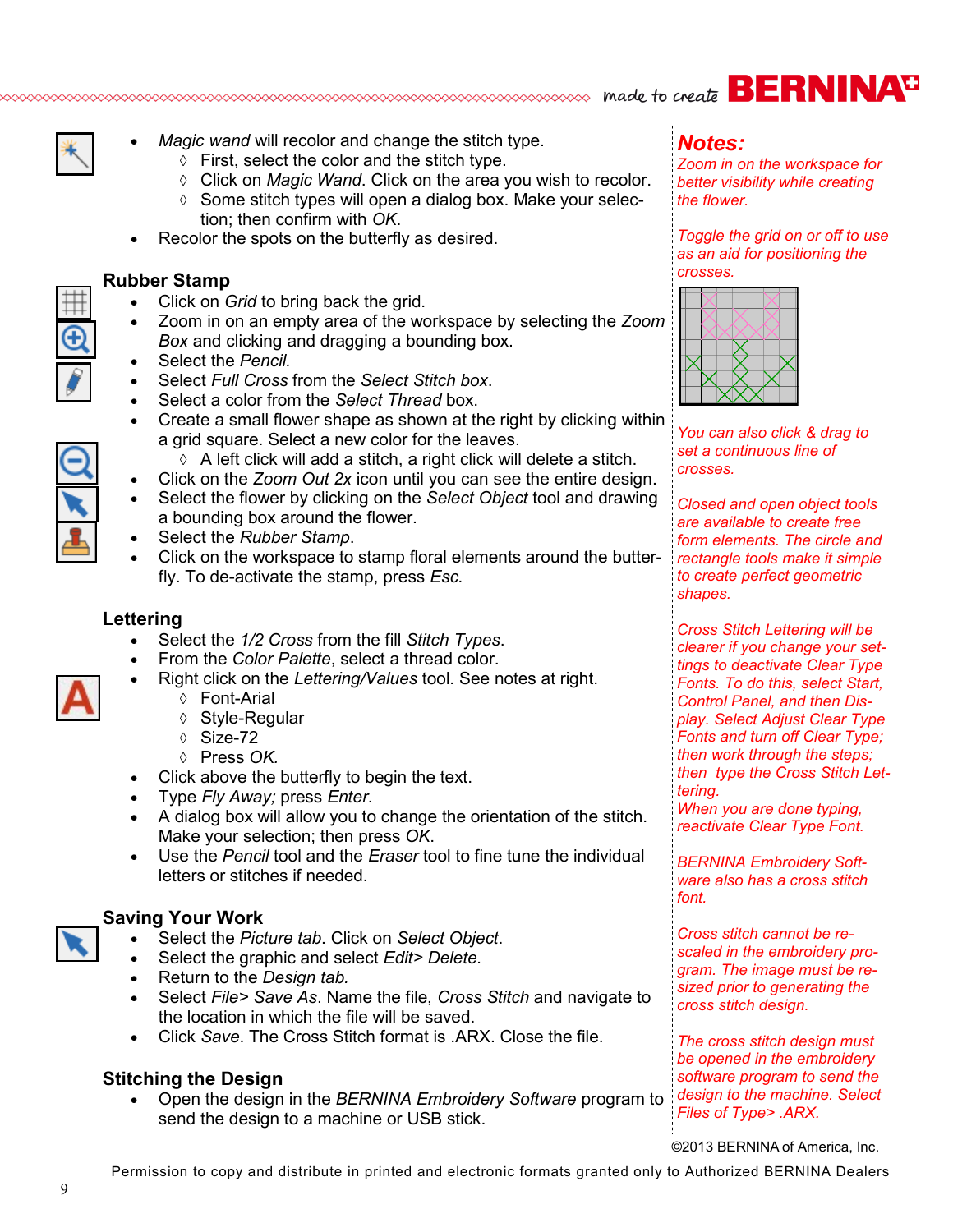# Portfolio

|    | <b>Opening Portfolio</b>                                                                                                                                                                                                                                                                                                                                                                                                                                                                                                                                                                                                                                                      | <b>Notes:</b>                                                                                                                                                                                                                                                                       |
|----|-------------------------------------------------------------------------------------------------------------------------------------------------------------------------------------------------------------------------------------------------------------------------------------------------------------------------------------------------------------------------------------------------------------------------------------------------------------------------------------------------------------------------------------------------------------------------------------------------------------------------------------------------------------------------------|-------------------------------------------------------------------------------------------------------------------------------------------------------------------------------------------------------------------------------------------------------------------------------------|
|    | Open a New File.<br>Click on the drop down arrow of the Application Launcher.<br>Choose Portfolio.                                                                                                                                                                                                                                                                                                                                                                                                                                                                                                                                                                            | The program is accessing all<br>design file information. De-                                                                                                                                                                                                                        |
|    | <b>Folders</b>                                                                                                                                                                                                                                                                                                                                                                                                                                                                                                                                                                                                                                                                | pending on your computer re-<br>sources, this may take awhile.                                                                                                                                                                                                                      |
| T. | The Folder tree appears on the left.<br>$\bullet$<br>If it is not in view, click on Hide/Show Folders.<br>$\bullet$<br>Locate C> My Designs-Embroidery Software 7 on the left.<br>$\bullet$<br>Click on the plus sign to expand the folder and view the contents.<br>$\bullet$<br>Next, select the Animals in the Folder tree area.<br>$\bullet$<br>Designs within the Animals folder appears on the right.<br>$\bullet$<br><b>Selecting Design Files</b><br>You can select all design types or only certain formats.                                                                                                                                                         | When the Folder tree is hid-<br>den, more files can be viewed.                                                                                                                                                                                                                      |
|    | Click on the File Type drop down box and notice all the formats<br>$\bullet$<br>possible.                                                                                                                                                                                                                                                                                                                                                                                                                                                                                                                                                                                     |                                                                                                                                                                                                                                                                                     |
|    | Select All Embroidery Files from the list.<br>$\bullet$<br>Click on the Artwork file folder in the Folder Tree. No files ap-<br>$\bullet$                                                                                                                                                                                                                                                                                                                                                                                                                                                                                                                                     | Portfolio toolbar<br>Q H<br>8820<br>A ■ -<br>in.                                                                                                                                                                                                                                    |
|    | pear.<br>Click on the File Type drop down box and select All Files from the<br>$\bullet$<br>drop down box. Artwork files appear.                                                                                                                                                                                                                                                                                                                                                                                                                                                                                                                                              | Portfolio tools from left to right<br>• Open the Design in the De-<br>sign Editor<br>• Print the selected designs                                                                                                                                                                   |
|    | <b>Viewing Folders</b><br>Reselect the Animals folder.<br>Click on the drop down arrow next to the Change How to View<br>$\bullet$<br>Designs icon and click on the different ways to view designs.<br>Thumbnails provides a picture of the design.<br>♦<br>Summary shows a picture of the design plus provides informa-<br>♦<br>tion about the design.<br>List shows written information about the design, including<br>♦<br>name of design, file size and type, software version, date, and<br>number of stitches.<br>Return to Thumbnail View.                                                                                                                             | • Stitch the selected designs<br>• Convert the selected de-<br>signs<br>• Hide/Show folders<br>• Sort the current list of de-<br>signs<br>• Change how to view designs<br>• Create a Zip archive using<br>the selected designs<br>• View the properties for the<br>selected designs |
| 2ł | <b>Sorting designs:</b><br>You can sort your designs within a folder in <i>Portfolio</i> .<br>Click on the Sort Current List of Designs icon and select your sort<br>$\bullet$<br>option from the dialog box by clicking on the drop down arrow by<br>Sort By; making your selection; then clicking OK.<br>You can sort by two different categories as well. Make your sec-<br>$\bullet$<br>ond selection in the And Then By selection area. Click OK.<br>You can also sort through a spread sheet. Make sure you have<br>$\bullet$<br>the List option chosen from the Change How to View Designs<br>icon.<br>Just click on the column name to sort the designs in this view. | You can sort by name, by type,<br>by size, by date designed or<br>changed, by number of<br>stitches, by colors, or by height<br>or width.                                                                                                                                           |
|    | Return to Thumbnail View.                                                                                                                                                                                                                                                                                                                                                                                                                                                                                                                                                                                                                                                     |                                                                                                                                                                                                                                                                                     |

©2013 BERNINA of America, Inc.

Permission to copy and distribute in printed and electronic formats granted only to Authorized BERNINA Dealers

 $\overline{p}$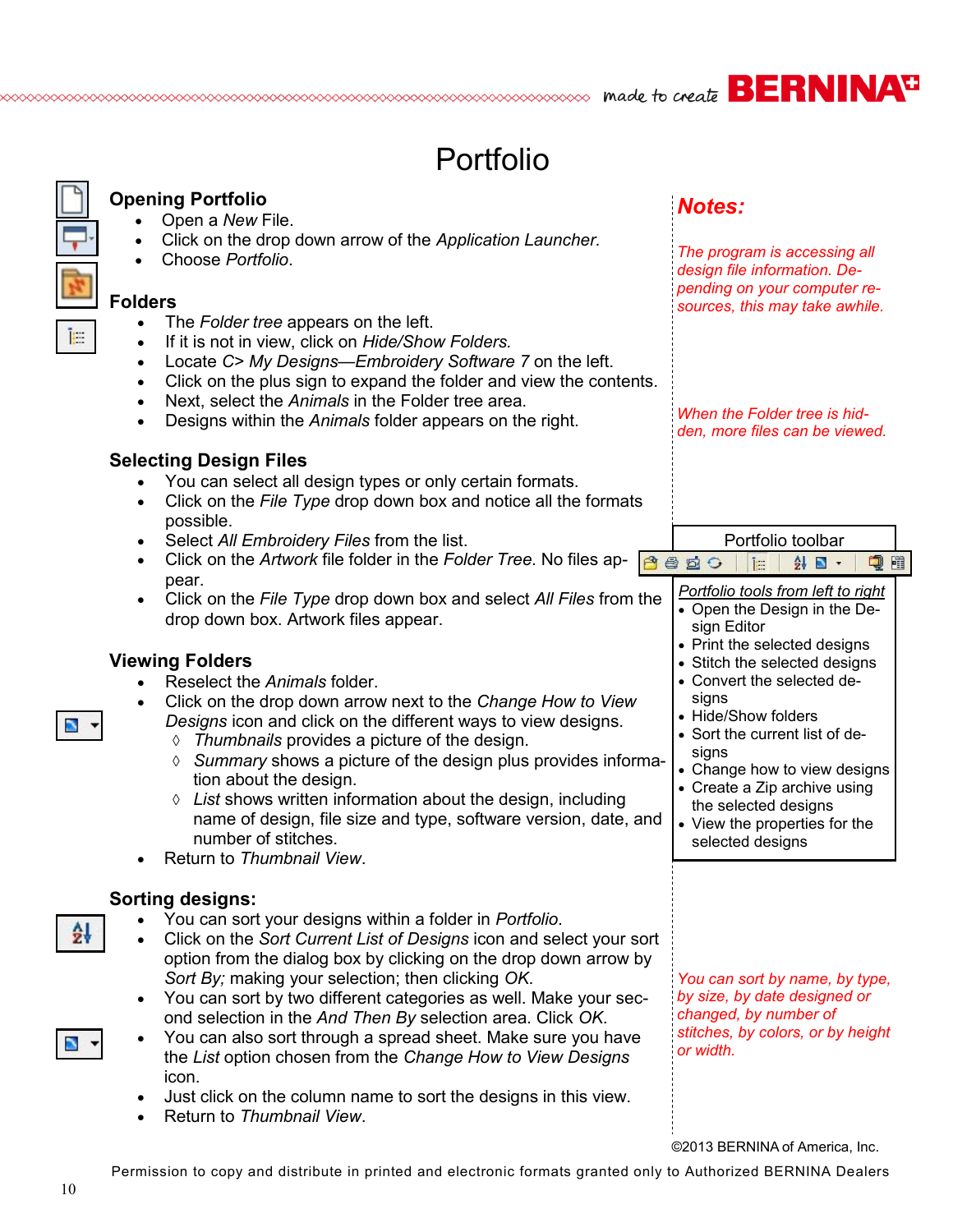|                |                                                                                                                                                                                                                                                                                                                                                                                                                                                                                                                                                                                                                                                                                                  | <b>AVG</b>                                                                                                                                                                                                                                                   |
|----------------|--------------------------------------------------------------------------------------------------------------------------------------------------------------------------------------------------------------------------------------------------------------------------------------------------------------------------------------------------------------------------------------------------------------------------------------------------------------------------------------------------------------------------------------------------------------------------------------------------------------------------------------------------------------------------------------------------|--------------------------------------------------------------------------------------------------------------------------------------------------------------------------------------------------------------------------------------------------------------|
| $\bullet$      | When a design file has been selected, you can:<br>• Send it directly to the machine to stitch<br>Send it to the software to edit<br>• Rename the design<br>• Convert the format of the design<br>Delete the design<br>• Zip and unzip designs<br>• View design properties<br>• Add key words to help you search<br>• Print design information                                                                                                                                                                                                                                                                                                                                                    | Notes:                                                                                                                                                                                                                                                       |
| d              | <b>Sending Designs to the Machine</b><br>Select a design: then click on the Stitch the Selected Design icon.<br>When the Stitch Options Box appears, select OK.<br>The BERNINA Device Selection dialog box opens.<br>Select the method to transfer the design from the dialog box.<br>You can Download the design to store in the machine or you<br>can send the design to the machine to stitch out (if you are di-<br>rectly connected to the machine).<br>You can also send the design to a USB stick.<br>Close the Device Selection Box.<br>Note: If you are sending multiple designs to the machine, you will<br>have to store the designs in memory before you can load another<br>design. | <b>See EditorPlus Workbook for</b><br>details on sending designs to<br>machines.<br>You can send one design to<br>the machine from Portfolio or<br>you can send several designs<br>at the same time—hold down<br>the Ctrl key to select multiple<br>designs. |
| ఆ<br>$\bullet$ | <b>Sending Designs to the Software from Portfolio</b><br>To send a design to the software, select the design from the right<br>side of the screen, then click on Open the Design in the Design<br>Editor icon or right click on the design and choose Open with<br><b>BERNINA Embroidery Software.</b><br>This will send the design to the software to edit.<br>To send multiple designs to the software, hold down the Ctrl key<br>and either click on the Open the Design in Design Editor icon or<br>right click and choose Open with BERNINA Embroidery software.<br>Close the opened file.<br>Click on the Portfolio icon at the lower portion of your screen to re-<br>turn to Portfolio.  | To rename an created design,<br>type the new name in the dia-<br>log box; click OK.                                                                                                                                                                          |
| $\bullet$      | <b>Renaming Designs</b><br>Select a design.<br>Right click on the design. Click on Rename.<br>A dialog box opens.<br>You can only rename designs that are not built-in designs of the<br>software.<br>Click OK to close the dialog box.                                                                                                                                                                                                                                                                                                                                                                                                                                                          | -23<br><b>Design Name</b><br>Enter a unique name<br>alligraph<br>OK.<br>Cancel                                                                                                                                                                               |

┆<br>©2013 BERNINA of America, Inc.

Permission to copy and distribute in printed and electronic formats granted only to Authorized BERNINA Dealers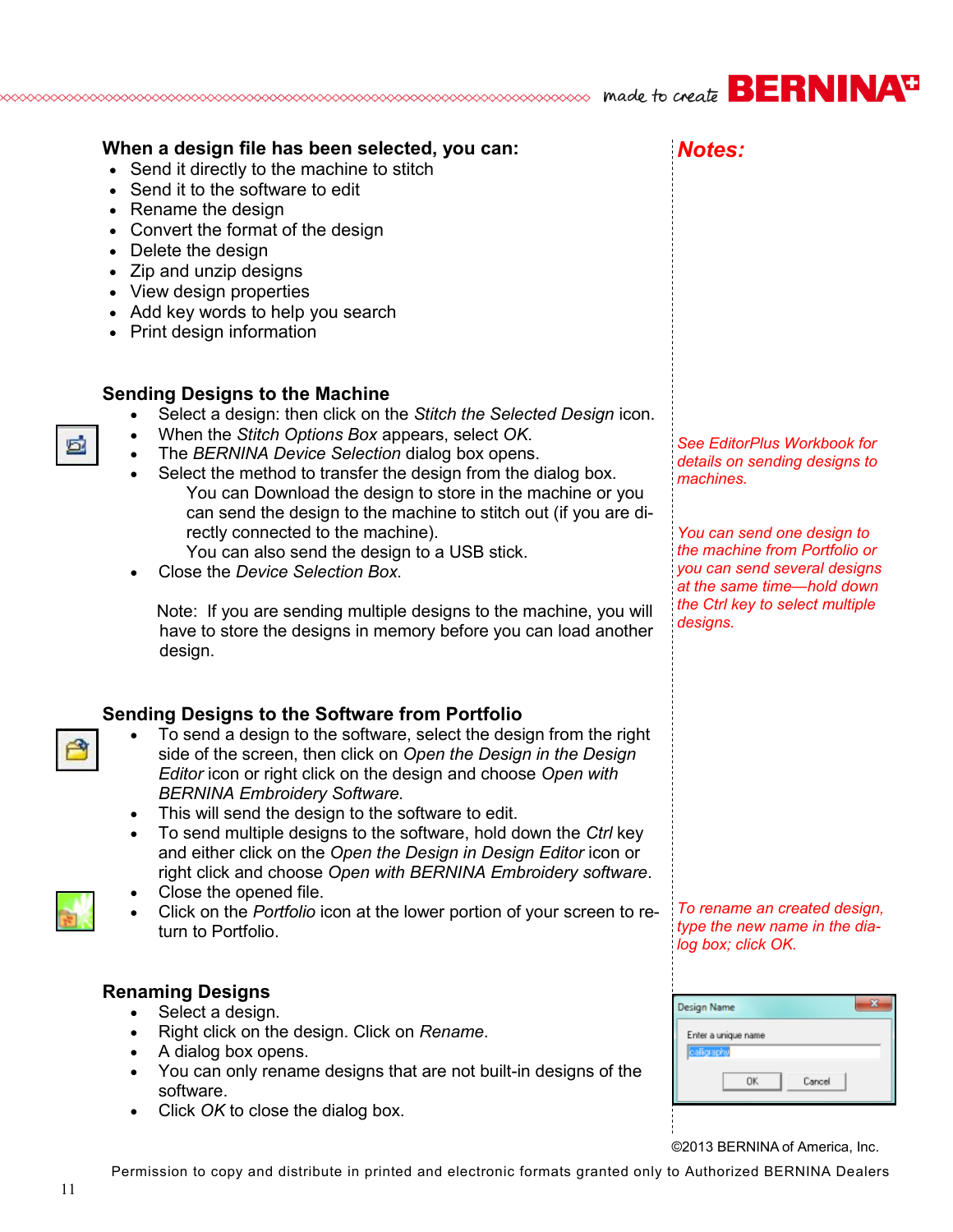| <b>Converting Formats:</b><br>In the Floral folder, select FM 538.<br>Click on the Convert the Selected Design icon or right click on the<br>$\bullet$<br>design and choose Convert.<br>In the Convert Options dialog box, click on Browse and select the<br>$\bullet$<br>folder where you wish to save the converted design in the Browse<br>for Folder box.<br>Select C> My Designs> Florals. Click OK.<br>$\bullet$<br>Select the file type (s) in the Convert Options dialog box. Click OK.<br>$\bullet$<br>You will be asked if you want to save the results in a log file. Click<br>Yes or No.<br>The design (s) will appear in the designated folder.<br>$\bullet$ | <b>Notes:</b><br>A conversion log records the<br>process and shows where the<br>converted file is stored.                                                                                                                                                           |
|---------------------------------------------------------------------------------------------------------------------------------------------------------------------------------------------------------------------------------------------------------------------------------------------------------------------------------------------------------------------------------------------------------------------------------------------------------------------------------------------------------------------------------------------------------------------------------------------------------------------------------------------------------------------------|---------------------------------------------------------------------------------------------------------------------------------------------------------------------------------------------------------------------------------------------------------------------|
| <b>Deleting Files:</b><br>Switch to Summary view by selecting it from the Change How to<br>View Designs drop down.<br>Select the converted file (s) you wish to delete.<br>$\bullet$<br>Hold the Control key to select multiple files.<br>$\bullet$<br>Right click and select Delete.<br>$\bullet$<br>After confirming the delete option, a question mark will appear<br>$\bullet$<br>where the design used to be.                                                                                                                                                                                                                                                        | <b>Switch to Summary to make</b><br>sure you are deleting the cor-<br>rect format of the designs.<br>The question mark will disap-<br>pear when the screen is re-<br>freshed. To refresh Portfolio,<br>right click on the folder name<br>and select Refresh Folder. |
| <b>Zipping Files</b><br>Select the Ornaments folder in the folder tree.<br>Select the small football, the baseball, and the basketball while<br>$\bullet$<br>holding the Ctrl key.<br>Click on the Create a Zipped Archive icon.<br>$\bullet$<br>Select your option for zipping. Click OK.<br>$\bullet$<br>Select the location for saving in the dialog box that opens.<br>$\bullet$<br>Name the file. Click on Save.<br>$\bullet$                                                                                                                                                                                                                                        | The title of the zipped file will<br>be in italics.                                                                                                                                                                                                                 |
| <b>Unzipping Files</b><br>If you have just zipped a file that you are going to unzip, first re-<br>fresh the folder by right clicking on the folder name and selecting<br>Refresh Folder.<br>Open the folder by clicking on the $+$ sign in front of the folder.<br>٠<br>Click on the zipped folder and the designs will appear on the right<br>$\bullet$<br>side of the screen.                                                                                                                                                                                                                                                                                          |                                                                                                                                                                                                                                                                     |
| <b>View Design Properties</b><br>Double click one of the thumbnails from the unzipped file to open<br>$\bullet$<br>the Design Properties box or click on the View Properties icon.<br>All information about the selected design is displayed.<br>$\bullet$<br>Navigation buttons provide the tools to move through the selected<br>$\bullet$<br>folder to view the design properties of those designs within the<br>folder.<br>Close the dialog box.                                                                                                                                                                                                                      |                                                                                                                                                                                                                                                                     |

©2013 BERNINA of America, Inc.